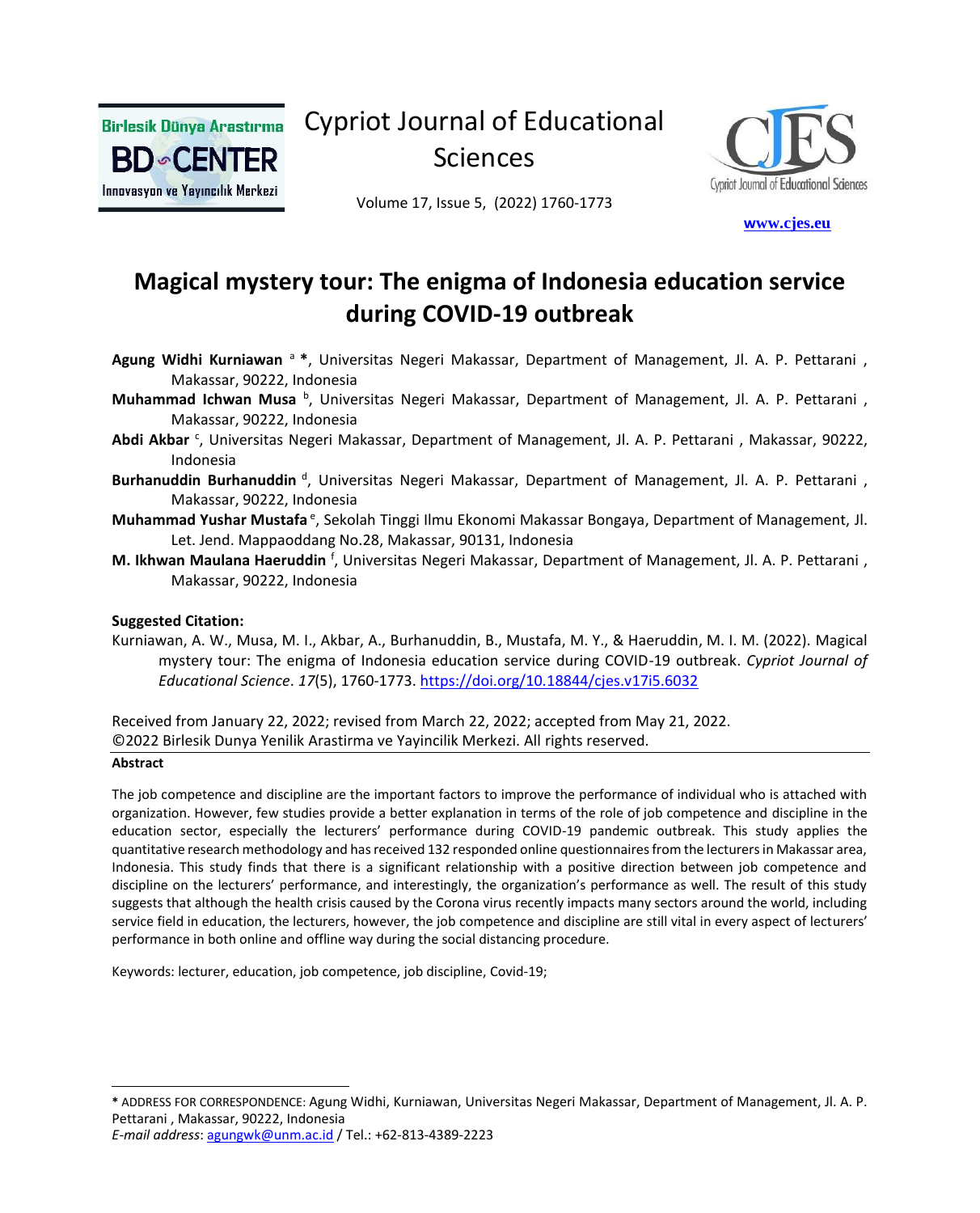#### **1. Introduction**

## *1.1. Conceptual Framework*

Human resource plays an important role in organization due to such resource is considered as the tool to manage the organizational system so this system keeps running properly. In managing such system effectively and efficiently, the organization must emphasize intensively on several aspects namely: (1) competence; (2) job discipline; (3) education and training; and (4) the comfort level of work of the organization members/company employees.

In addition, through the intensive emphasis on 4 aspects mentioned above, the employees are expected to be motivated and encouraged that eventually contributes maximally especially applying all of their capabilities and/or resources in wrapping up the responsibilities and/or objective that has been set by the organization/company earlier. Human resource with better performance is suggested to bring better employee performance results consequently. This is also in line with higher education context, especially the lecturer. According to De Beer (2011), the performance of organization member is the results of such organization member's achievement in order to complete the given duties/obligations/tasks, which have been set by the organization both in quality and quantity way.

Increasing the level of job performance, on one hand, is considered as the most important and desired factor for both the trainer and organization as stated by Haeruddin and Natsir (2016), Becker and Huselid (2006), Haeruddin et al. (2021), and Natsir et al. (2021). The lecturer, on the other hand, needs for self-development and career promotion (Jasmani and Paeno, 2019), and to fulfil such needs, one of the most important tools required is a good system of performance management (De Kok and Uhlaner, 2001; Mustafa and Mustafa, 2018a).

Recently, the ongoing rapid outbreak of the Corona Virus Disease 2019 (COVID-19) crisis has extensively and massively affect the world in all areas of the global economy. However, some have been affected more than others, especially the area of education industry (Kang, 2021). This area, as described by Kang (2021) has been affected by the COVID-19 crisis in a way that has never been happened in the past. As a result, the COVID-19 crisis forces most organizations in education service industry to reconsider their strategies that has been set before particularly in terms of their lecturer performance so as to cope with the change.

Additionally, in line with prior discussion above, the performance of lecturer is suggested can be influenced by several factors, for instance, the job competence and discipline. Based on the study of Haeruddin and Natsir (2016), the higher level of job competence and discipline attained by the organization members, the better job performance acquired by such members. This is because job competence is able to provide the chance for the organization members to expand their skills while job discipline offers the capabilities for the organization members to do and complete all the tasks and the responsibilities that have been settled by the organization.

Furthermore, similarly in the education context, the research of Siron et al. (2020) explains that recently all the parts of the world have significantly suffered by the outbreak pandemic of COVID-19. Indonesia deals with such pandemic as well. The pandemic brings Indonesia facing the debilitating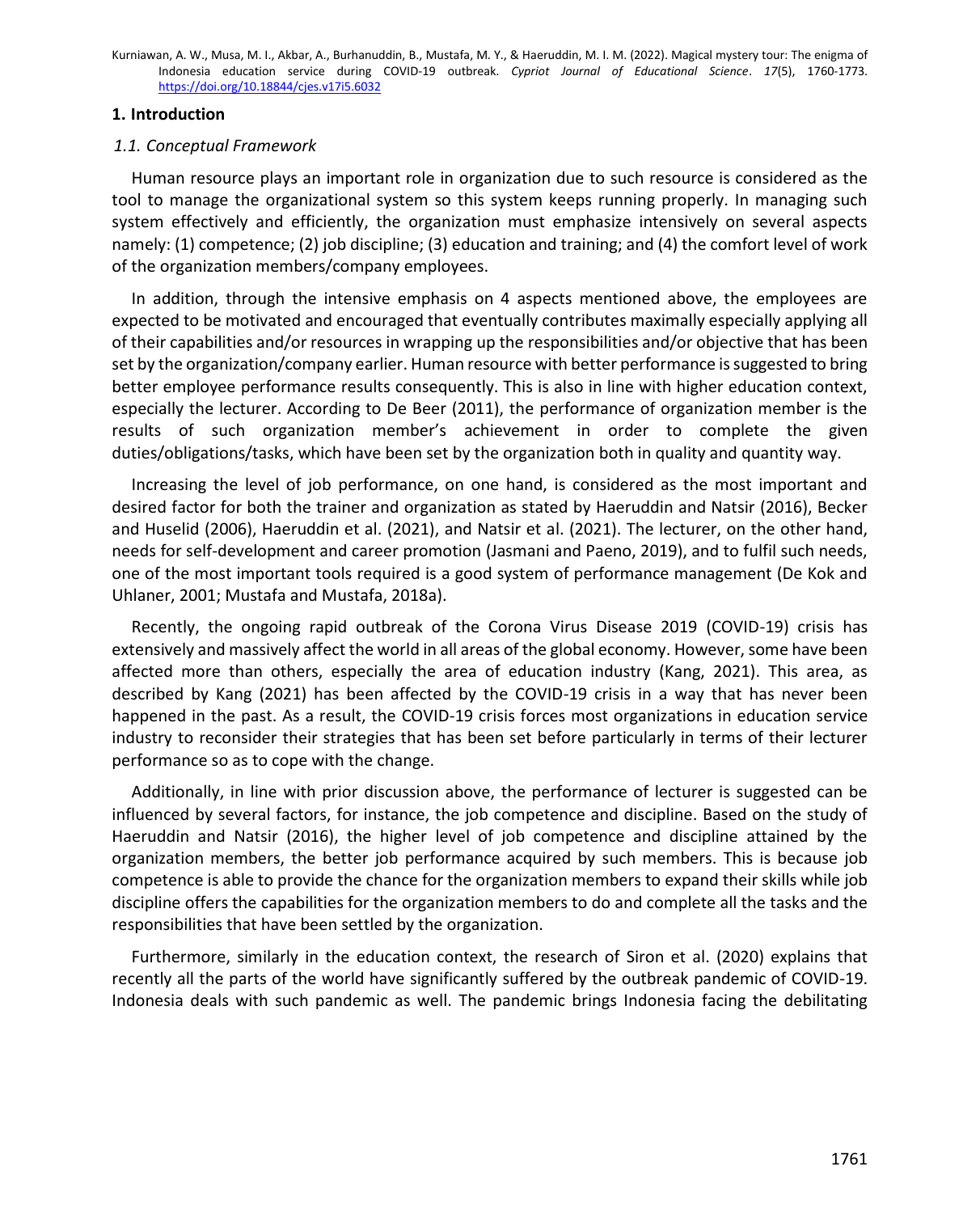impacts of the COVID-19 and to be more specific, such outbreak later affects the sector of educational service in Indonesia repetitively.

In line with the earlier discussion abovementioned, this study then suggests the conceptual framework below:



Figure 1. The conceptual framework of this study

# *1.2. Related Research*

#### Job Performance

According to Netemeyer et al. (2005) and AbuAlRub (2004), the job performance is defined as the work achievement which has been reached by an individual and this job performance is represented as the result of the completion of tasks and responsibilities in a way of both quantity and quality accomplished by the individual. Moreover, Kurniawan (2021), on the one hand, denotes that there are several helpful indicators in order to measure the job performance, namely: (a) the accurate of the completion of tasks and responsibilities; (b) the proper of work schedule; (c) the number of employee's absence in a particular period; and (d) the collaboration between every employee.

Mustafa et al. (2018b), on the other hand, clarify that job performance of the employee is affected by several factors, which are: (a) employee internal factor which is the factor that has been existed since the employee born; (b) the organization internal environment factor which is the support from the organization in which the employee belongs; and (c) organization external environment factor which is the situation happened in the external environment of the organization that influences the performance of the employee.

## Job Competence

There are 5 types of the individual job competence creator, namely: (1) knowledge; (2) skill; (3) motive; (4) traits; and (5) self-concept (Nur'aeni, 2011). Additionally, in order to measure the employee or lecturer competence, this study suggests that suitable indicators are from Romber's model as shown in the study of Niswaty and Didin (2020), namely: work experiences, educational backgrounds, knowledge, and skills. Work experience is the indicator that helps the employee to face the challenges with full responsibility while educational background assists the employee to develop decision-making skills and mastering the theory that may benefit to complete his/her tasks and responsibilities. Moreover, knowledge is a valuable information owned by the individual from particular studies or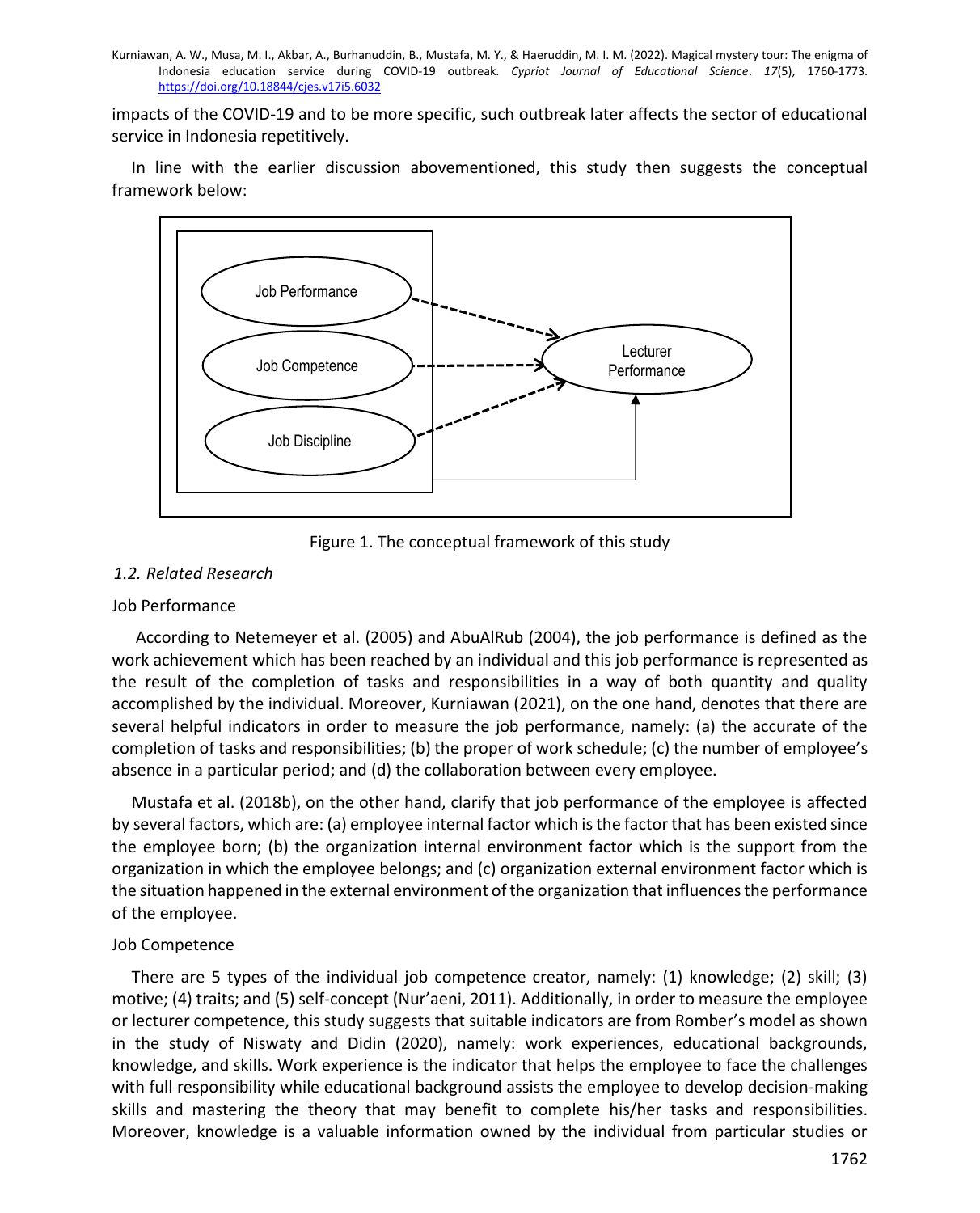researches and skill is the capability of doing tasks and responsibilities. In addition, both knowledge and skill are parts of visible competence and easy to develop through training and experience process (Tenekeci and Uzunboylu, 2020).

## Job Discipline

According to some scholars such as Saputra et al. (2018) and Rachmawati and Mauludin (2018), job discipline is a self-awareness of the individual/organization member in following and obeying all the regulations set by the organization as well as the norms the social norms. Additionally, suitable indicators of job discipline applied in this study are combined from several studies, namely: (1) the employee's punctuality indicator that shows in terms of the punctuality of employee arrives in office on time; (2) the application of office facilities indicator such as the usage of tools, etc. properly and carefully; (3) the high level of tasks responsibility indicator that describes the responsibility level of the employee in finishing all the tasks given by the company based on the procedure; and (4) the employee's obedience of the company's regulation (Natsir et al., 2020; Musa et al., 2020; Mustafa and Mustafa, 2018a).

## The effect of competence and job discipline on lecturer's performance

The competence has the ability in expanding the performance, to be more specific, the more individual doing the same job, the higher skills attained by such individual and consequently the faster the individual completes such job (Mustafa et al., 2018b; De Kok and Uhlaner, 2001). The study of Guile and Griffiths (2001) adds that the more jobs individual takes, the higher level of working experience acquired by such individual. Furthermore, Payne (2005) as well as Gatot (2014) and Tenekeci and Uzunboylu (2020) reveal that the competence has a relationship on job performance.

## H1: Job competence significantly affects the performance of the lecturer

The study of Scriven (1994) indicates that discipline offers an effect on the personal life of the employee that may affect eventually on the company. To this phenomenon, this study suggests that every company should supervise every action and behavior of the employee during the job completion process. Furthermore, if there is an indication that reveals the existence of fraud and rule violation initiated by the employee in the company, the company should give a warning and/or punishment for such employee. Unfortunately, according to the study of Beyer and Trice (1984), this happening later affects the employee performance especially the performance in order to comprehensively finish all the tasks and responsibilities given by the company.

H2: Job discipline significantly affects the performance of the lecturer

## *1.3. Purpose of the Study*

Indonesia's higher education sector followed by the context in which it functions has been impacted by the result of the pandemic recently happened in all sides of the world and unfortunately, the Indonesian government and every organization which runs their core business in vacation industry in Indonesia are considered setting a great focus on the domestic education service promotion (Hidayat and Wibawa, 2020). Following this phenomenon, some factors for example, the job competence and discipline of education organizations members are seen as the major aspects for the performance improvement as stated by Silva (2021).

In addition, literatures such as Yuliandi's (2019) study identifies that both job competence and discipline affect the job environment, especially employees' job satisfaction both partially and simultaneously. Yuliandi (2019) then strongly recommends that the competence and discipline together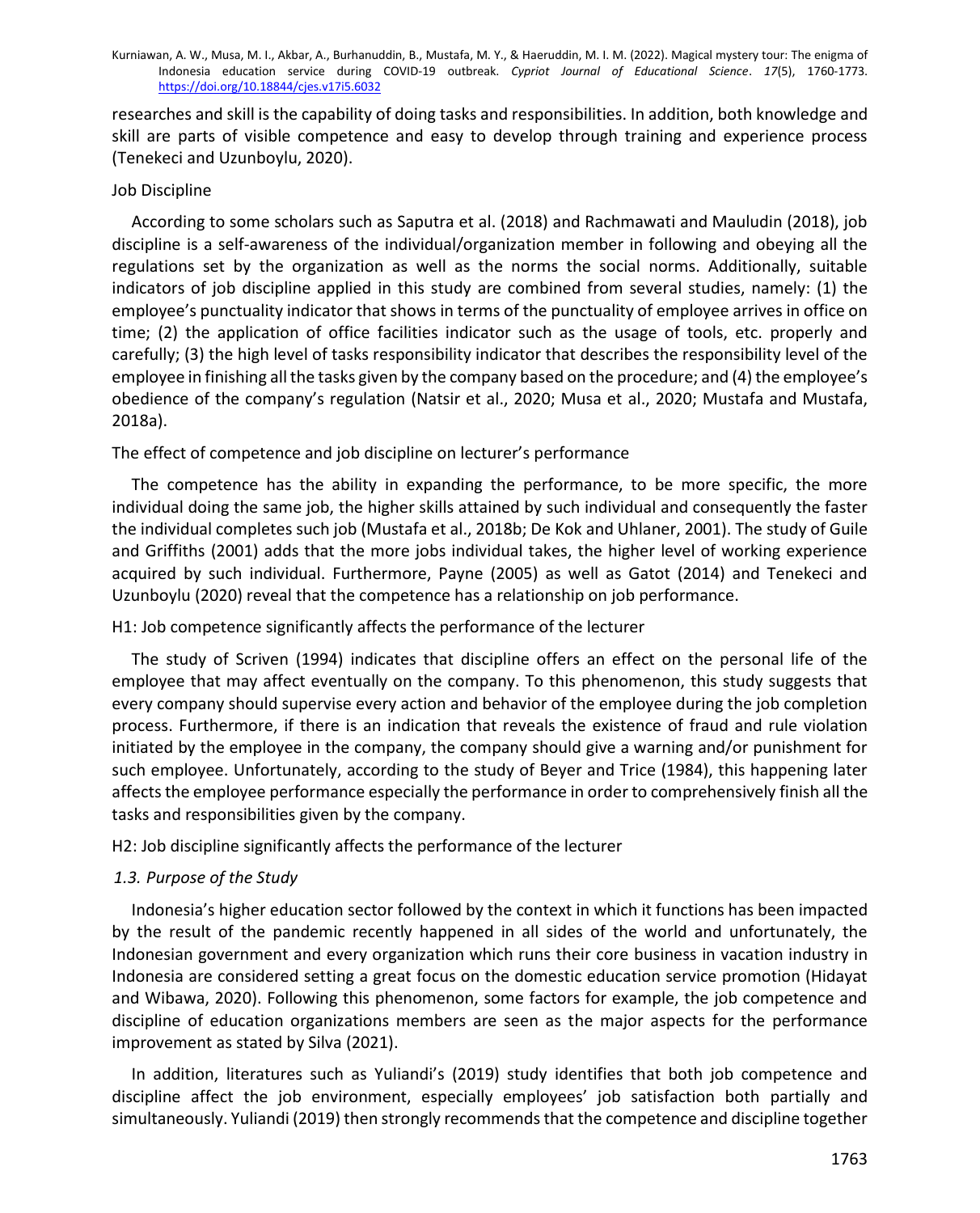with job satisfaction affect the employee's performance however with the minimum effect level. Likewise, others e.g. Mangkunegara and Waris' (2015) observation also implies that both employee's competence and discipline have strong effect on the employee's performance due to the responsibility, skill, knowledge, as well as obedience playing important role in directing the employees achieving the goals that have been previously arranged by the organization (Uzunboylu and Ozdamli, 2011; Tenekeci and Uzunboylu, 2020).

Moreover, in line with the Yuliandi's (2019) work as well as the study of Mangkunegara and Waris (2015) above, this study, however, suggests that under the sudden general circumstances, such as the recent COVID-19 outbreak, job competence together with discipline and performance have not been discussed broadly and extensively on some literatures including both studies above. This study therefore strongly recommends to observe the effect of job competence and job discipline on job performance of the employees under such recent outbreak. Furthermore, regarding with the discussion above, this study then intends to fulfill such lack of explanation to enrich the body of knowledge, this study thus intends to hopefully provide the novelty research outcomes into the literatures which are specifically offering in-depth analysis of competence and discipline's role towards job performance within the era of COVID-19 outbreak recently.

Following the previous discussion, such aspects, to this knowledge, during the COVID-19 crisis recently have been considered playing a critical role for both lecturer as the member of education organization and the organization itself (Batubara, 2021; Silva, 2021). Additionally, this study suggests that if the lecturer acquires the proper and suitable competence and a higher level of job discipline in fnishing the tasks and responsibilities it will help this lecturer to improve and develop his/her performance during the COVID-19 crisis. Eventually, the future marketing of Indonesia higher education industry is hopefully set for the upcoming students, especially those who are from Asia Region, and it is vital to initiate some upgrading actions such as the identification of secure as well as nature-friendly of education attractive spots (Hidayat and Wibawa, 2020; Batubara, 2021).

## **2. Method and Materials**

## *2.1. Research Model*

This study employs quantitative research approach due to the data that are used in this study are suitable in analyzing the effect of between variables and presented in numbers. Within this study, there is one dependent variable that is lecturer's performance (Y). Whereas, there are two variables suggested as the independent variables which are competence (X1) and discipline (X2). Furthermore, this study also applies the method of Pearson correlation due to this correlation is recommended as a handy tool to assess the relationship value between measured variables (competence, discipline, and performance) that is expressed as the value of correlation coefficient.

If the correlation coefficient value is less than 0.5 or else  $r < 0.5$ , the correlation value is weak and vice versa. If the correlation coefficient value is positive then the result means that there is a parallel relationship between the outcome and predictor variable and vice versa. Additionally, this study distributes the online questionnaire directed for the lecturer as the sample unit of this study. The online questionnaire forms of this study eventually are sent back and completely responded by 132 lecturers from Makassar area, Indonesia.

## *2.2. Participants*

Population and Sample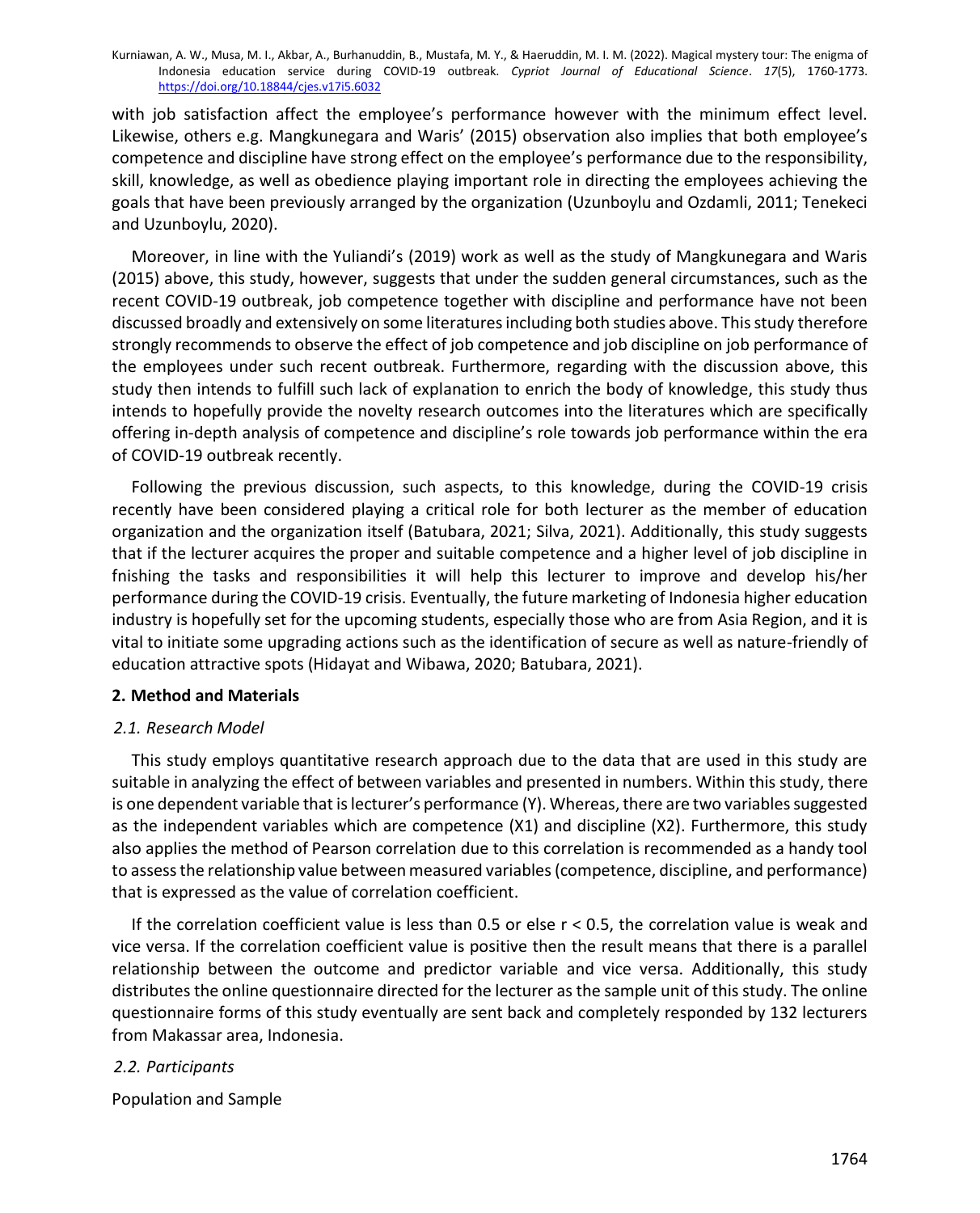Based on the literature, such as Singh and Masuku (2014), population is defined as the whole individual or a source of information about something that has a relationship with a research and can be expected to be a description of what is needed in research. Singh and Masuku (2014) also underline that an area of generalization which turns out to be any certain qualities and characteristics of an object and/or subject that later to be studied and concluded subsequently, is considered as population.

# *2.3. Data Collection Tools, Process, and Analysis*

Respect with the discussion earlier, this study recommends that the population of this study are all the lecturers from Makassar area. The part of the population including its characteristics that are aimed to be observed and considered to signify the entire population is considered as sample (Singh and Masuku, 2014). Such sample in this study is the lecturer from Makassar, Indonesia. Furthermore, the sampling technique applied in this study is a non-probability sampling technique. This technique helps this study to consider the suitable sample (lecturer) who meets the desired-criteria for this study such as understand the questions asked in the online questionnaire. Furthermore, all the samples were recruited by a snowball data collection approach. This is important since the number of populations is vast in the quantity, therefore a recommendation from colleague will benefit this research and ensure its credibility (Bailey, 2019).

# Validity Test

According to Andersen and Wagtmann (2004), the validity test is a measurement tool to observe the degree of accuracy in measuring the actual content of the research. Andersen and Wagtmann (2004) also suggest that the variable is valid onto other variables if: (a) the value of t factor loadings is greater than 0.96 of the critical value and greater or equal to 2; (b) the standardized factor loadings are greater than or equal to 0.70; and (c) factor loading value is very significant if it is greater than 0.50.

# Reliability Test

According to Chan and Idris (2017), reliability is the series of measurement tools that has the reliable level of consistency if the measurement produced repetitively and the test of reliability is the consistency level of the test which is to what extent the tests are reliable in order to come up with the consistent value of the final measured-score even tested in different situation.

Moreover, the reliable instrument is defined as the instrument which is tested repeatedly on similar group and resulting similar score, assumed if there is no change in respondent's psychology change. This test essentially reflects the consistency of the measurement, higher level of reliability denotes that all the indicators have the high level of consistency in assessing other variable, specifically the latent variable. The reliability test applies the Cronbach Alpha statistical test which suggests that, according to Singh and Masuku (2014), any variable is reliable if it shows its Cronbach Alpha value greater than 0.60.

# **3. Method and Materials**

# Validity Test

The validity test is applied to assess how precise the measuring tool used in the research. This test using correlation analysis approach under the application of computer software called SPSS. The significancy value ( $r_{\text{count}}$ ), on the one hand, used to translate the valid indicator once such significancy value is under 0.5. On the other hand, the valid indicator is also achieved after correlation analysis once the rcount value is greater 5 percent (5%) over the rtable value.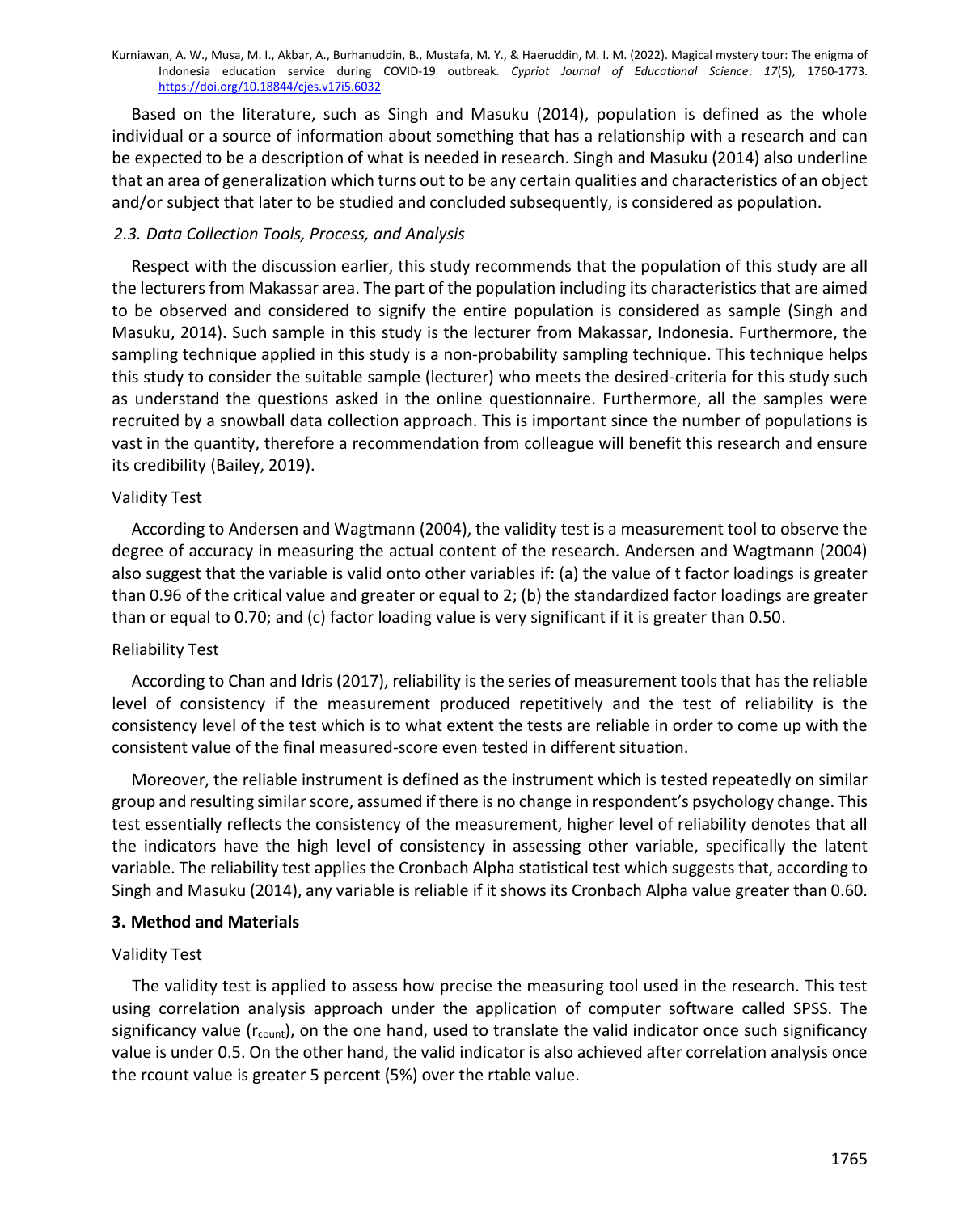| Table 1. Validity test results |                              |        |        |        |  |
|--------------------------------|------------------------------|--------|--------|--------|--|
| No                             | Indicator                    | Rcount | Rtable | Detail |  |
| 1                              | Job Competence               |        |        |        |  |
|                                | Indicator 1                  | 0.744  | 0.195  | Valid  |  |
|                                | Indicator 2                  | 0.822  | 0.195  | Valid  |  |
|                                | Indicator 3                  | 0.836  | 0.195  | Valid  |  |
|                                | Indicator 4                  | 0.782  | 0.195  | Valid  |  |
|                                | Indicator 5                  | 0.796  | 0.195  | Valid  |  |
| $\mathfrak{D}$                 | Job Discipline               |        |        |        |  |
|                                | Indicator 1                  | 0.752  | 0.195  | Valid  |  |
|                                | Indicator 2                  | 0.855  | 0.195  | Valid  |  |
|                                | Indicator 3                  | 0.776  | 0.195  | Valid  |  |
|                                | Indicator 4                  | 0.833  | 0.195  | Valid  |  |
|                                | Natad: Data Dressesed (2021) |        |        |        |  |

Noted: Data Processed (2021)

Furthermore, this study suggests that in order to investigate to what extent all the variables opted and observed in this research, this study then recommends the validity test that has been explained earlier. Through the assessment of the accuracy level of the measuring tool used in this research, this study accordingly discovers that the entire indicators applied to assess the variables within this study have greater than 0.196 of correlation value. Such findings then transformed into the Table 1.

For the job competence, Table 1 shows that every indicator of the job competence from the first and the fifth has R<sub>count</sub> value respectively 0.744, 0.822, 0.836, 0.782, and 0.796. Such values indicate that the entire indicators of job competence have value greater than 0.196. Based on this result, this study confirms that all the indicators of job competence are valid and are supported to be observed further in this study.

Moreover, for the job discipline, Table 1 displays that from the first to the fourth indicators of job discipline have value of  $R_{count}$  correspondingly e.g., 0.752, 0.855, 0.776, and 0.833. These values than show that all the job discipline's indicators have value higher than 0.196. Based on the results above, this study then recommends that the indicators of job discipline are also valid and are also supported to be investigated further within this study.

#### Reliability Test

Basically, this reliability test shows the reliability level of the indicators including the variables applied in this study. The higher level of reliability of the indicators means all the indicators have the high level of consistency in assessing other variable, specifically the latent variable. Furthermore, as this study measured the indicators through reliability test, this study then provides the result of such test in Table 2. According Table 2, there are 9 variables applied in this study, and such variables have different Alpha coefficient value for example knowledge has 0.810 Alpha's value. All the Alpha values of 9 variables indicate that all the values are greater than 0.6 and to be more specific, the values found through this assessment also provide that from knowledge variable to obedience are considered to be nonheteroscedasticity.

In accordance with Table 2 results, this study accordingly recommends that all the variables applied inside the questionnaire are reliable and supported to be proceed further.

| Table 2. Reliability test results |             |                              |  |  |
|-----------------------------------|-------------|------------------------------|--|--|
|                                   | No Variable | Alpha Detail                 |  |  |
|                                   | 1 Knowledge | 0.810 non heteroscedasticity |  |  |
|                                   | 2 Skill     | 0.715 non heteroscedasticity |  |  |
| $\mathcal{R}$                     | Motive      | 0.841 non heteroscedasticity |  |  |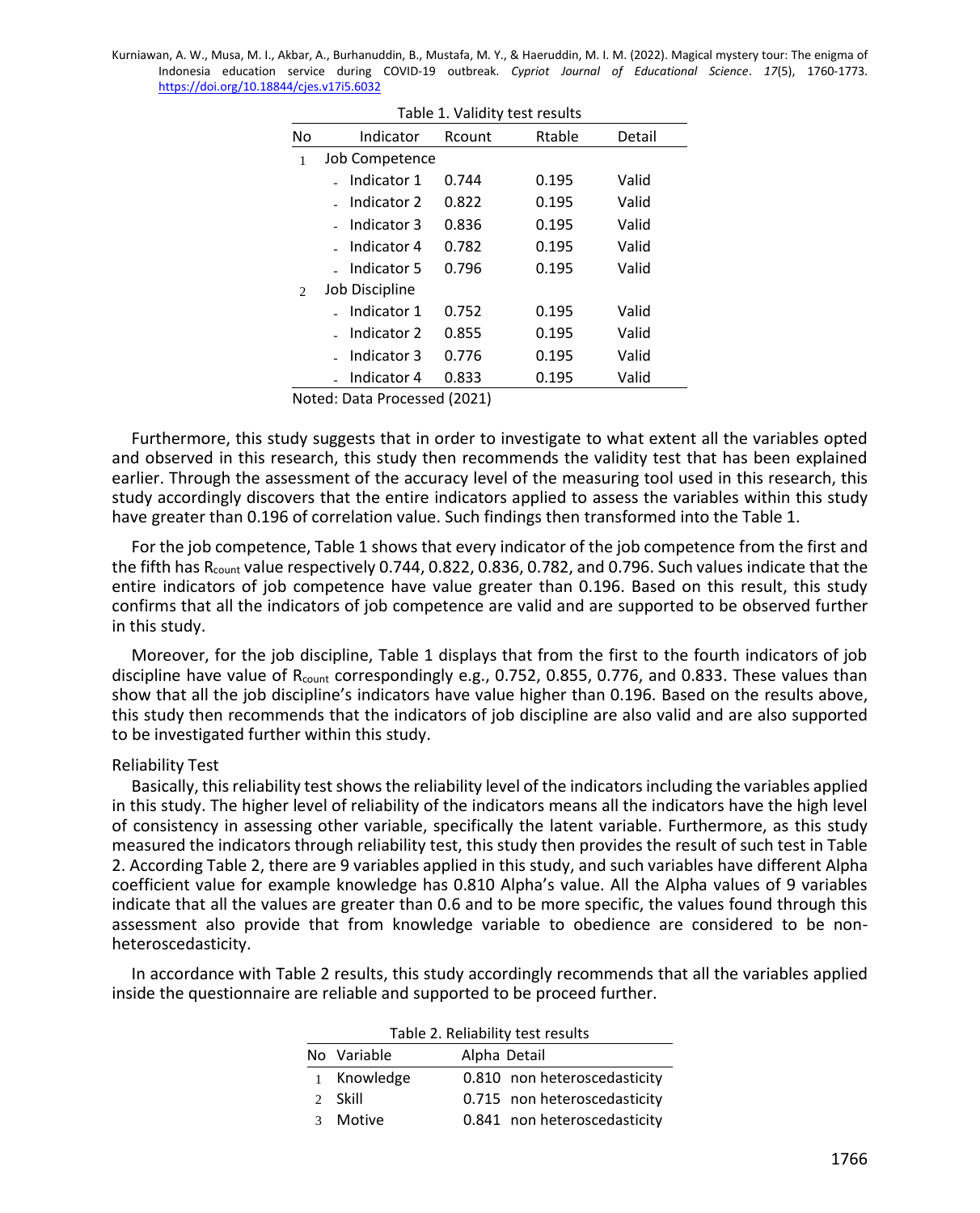|                              | <b>Traits</b>            |  | 0.879 non heteroscedasticity |
|------------------------------|--------------------------|--|------------------------------|
|                              | 5 Self-Concept           |  | 0.791 non heteroscedasticity |
| 6                            | Punctuality              |  | 0.832 non heteroscedasticity |
|                              | <b>Office Facilities</b> |  | 0.916 non heteroscedasticity |
| 8                            | Tasks                    |  |                              |
|                              | Responsibility           |  | 0.778 non heteroscedasticity |
| 9                            | Obedience                |  | 0.717 non heteroscedasticity |
| Noted: Data Processed (2021) |                          |  |                              |

Normality Test

The proper and suitable regression model has normal data distribution or else close to normal level. This study, furthermore, applies regression model and in order to have normal data distribution, this study then suggests to proceed normality test and the results of such test are shown in the following Table 3.

| One-Sample Kolmogorov-Smirnov Test |                 |                         |
|------------------------------------|-----------------|-------------------------|
|                                    |                 | Unstandardized Residual |
| N                                  |                 | 100                     |
| Normal Parametersa, b              | Mean            | .0000000                |
|                                    | Std. Deviation  | .96539037               |
|                                    | Absolute        | .088                    |
| Most Extreme Differences           | Positive        | .046                    |
|                                    | <b>Negative</b> | -.088                   |
| Kolmogorov-Smirnov Z               |                 | .882                    |
| Asymp. Sig. (2-tailed)             |                 | .418                    |
| a. Test distribution is Normal.    |                 |                         |
| b. Calculated from data.           |                 |                         |
| Noted: Data Processed (2021)       |                 |                         |

Table 3. Normality test results

Respect with Table 3, in the earlier section, this study states that one of the most important factors in interpreting the result of normality test is the value of Asymp. Sig. (2-tailed). In Table 3, the Kolmogorov-Smirnov Z value is 0.882 followed by the Asymp. Sig. (2-tailed) value which is 0.418. Based on the study of Singh and Masuku (2014), if the value of A<sub>symp</sub>. Sig. (2-tailed) is greated than 5% or 0.05, all the indicators are distributed normally. Following such scholars above, this study is supported to recommend that all the indicators in this study are distributed normally given that the Asymp. Sig. (2tailed) value is 0.418 i.e. the A<sub>symp</sub>. Sig. (2-tailed) is greater than 0.05.

#### Multicollinearity Test

This multicollinearity test applied through the usage of variance inflation factor (VIF). A variable shows multicollinearity if the VIF value is higher than independent variables within a regression model. The VIF value of independent variables in the regression has been tested and the result shown in the following Table 4.

| Table 4. Ividiticolilitearity test results |     |                          |  |  |
|--------------------------------------------|-----|--------------------------|--|--|
| Variable                                   | VIF | Detail                   |  |  |
| Knowledge                                  |     | 1.299 Non multicollinear |  |  |
| Skill                                      |     | 1.215 Non multicollinear |  |  |
| Motive                                     |     | 1.354 Non multicollinear |  |  |
| Traits                                     |     | 1.846 Non multicollinear |  |  |
|                                            |     |                          |  |  |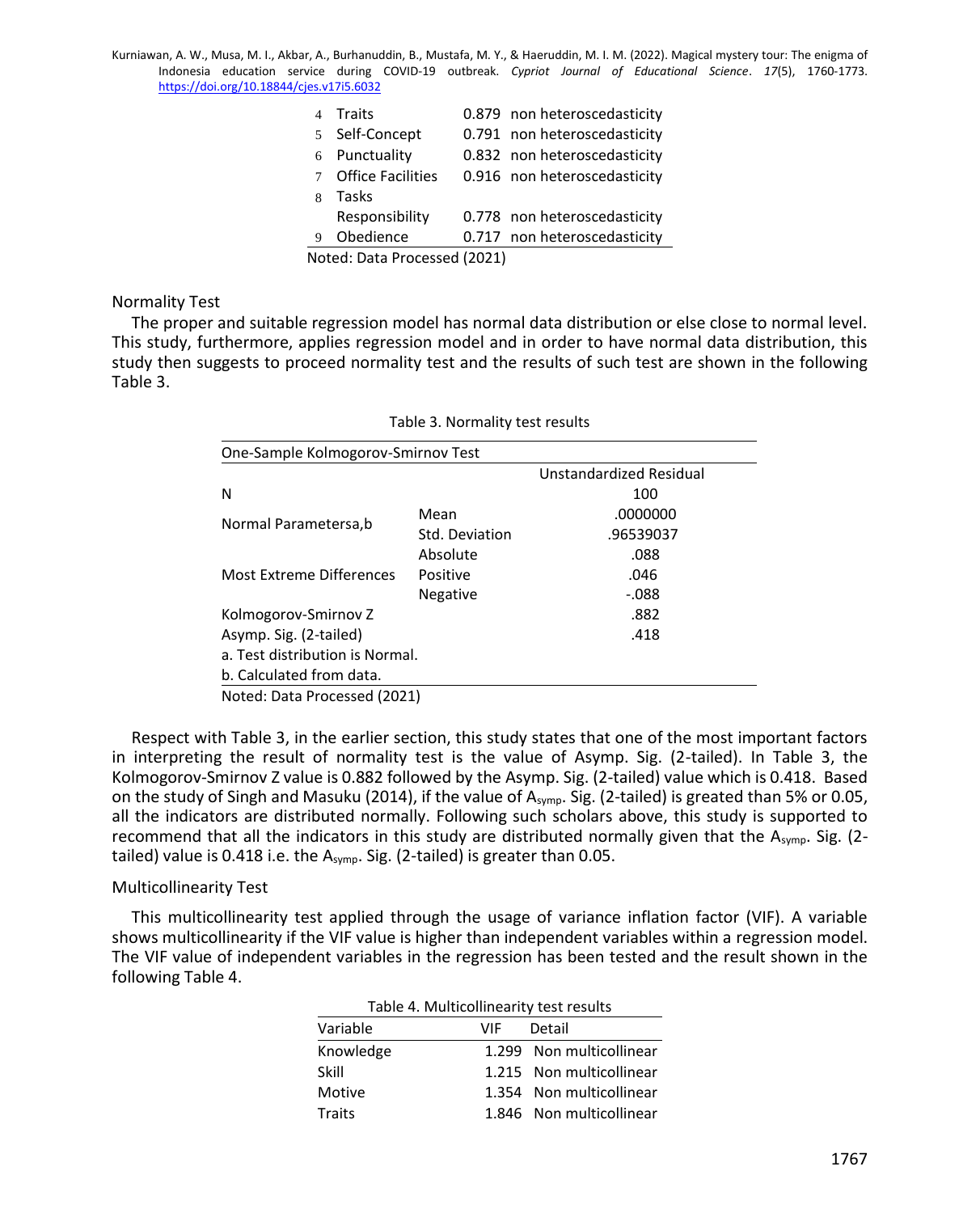| Self-Concept                 |  | 1.922 Non multicollinear |  |
|------------------------------|--|--------------------------|--|
| Punctuality                  |  | 1.273 Non multicollinear |  |
| Office Facilities            |  | 1.778 Non multicollinear |  |
| Tasks Responsibility         |  | 1.836 Non multicollinear |  |
| Obedience                    |  | 1.914 Non multicollinear |  |
| Noted: Data Processed (2021) |  |                          |  |

The results in Table 4 shows that VIF value of all variables have lower value than 10, e.g. for knowledge, its VIF value is 1.299 and so on. Based on Table 4 results, this study then accordingly offers that all the variables applied in this study have no any multicollinear effect inside the regression model and are supported to be proceeded further.

#### Heteroscedasticity Test

Heteroscedasticity test is applied in this study in order to test the regression model whether there is residual variance dissimilarity of one observation to other observation. Moreover, in relation with the heteroscedasticity test, Glejser test, thus, is one of the heteroscedasticity assessments tools through regressing the residual absolute value resulted from regression model as the dependent variable onto all the independent variables. The standard level of trust is higher than 5 percent. If the significancy value is higher than 0.05, it is suggested that there is no heteroscedasticity. The following Table 5 shows the results of heteroscedasticity test.

| Table 5. Heteroscedasticity test results |       |                        |  |  |
|------------------------------------------|-------|------------------------|--|--|
| Variable                                 | Sig   | Detail                 |  |  |
| Knowledge                                | 0.510 | Non heteroscedasticity |  |  |
| Skill                                    | 0.715 | Non heteroscedasticity |  |  |
| Motive                                   | 0.941 | Non heteroscedasticity |  |  |
| Traits                                   | 0.079 | Non heteroscedasticity |  |  |
| Self-Concept                             | 0.659 | Non heteroscedasticity |  |  |
| Punctuality                              | 0.881 | Non heteroscedasticity |  |  |
| <b>Office Facilities</b>                 | 0.363 | Non heteroscedasticity |  |  |
| <b>Tasks Responsibility</b>              | 0.095 | Non heteroscedasticity |  |  |
| Obedience                                | 0.552 | Non heteroscedasticity |  |  |
| Noted: Data Processed (2021)             |       |                        |  |  |

Table 5. Heteroscedasticity test results

Based on the results of Glejser test, Table 5 shows that all the independent variables have significancy value greater than 5% of trust value. Therefore, this study suggests that this study's model of regression is considered does not have the heteroscedasticity indication. This study completes the analysis of Pearson correlation between predictor variables and reveals the result as shown in Table 6.

| Variable                     | Cor. Coef. (r) | Sig.  | Result       |
|------------------------------|----------------|-------|--------------|
| Job Competence (X1)          | 0.460          | 0.003 | Significance |
| Job Discipline (X2)          | 0.514          | 0.003 | Significance |
| Noted: Data Processed (2021) |                |       |              |

**4. Discussion**

The result of Pearson correlation test shows that the correlation coefficient value of X1 is 0.460 with the significance level is 0.003 (Table 6). This result indicates that there is a strong or significant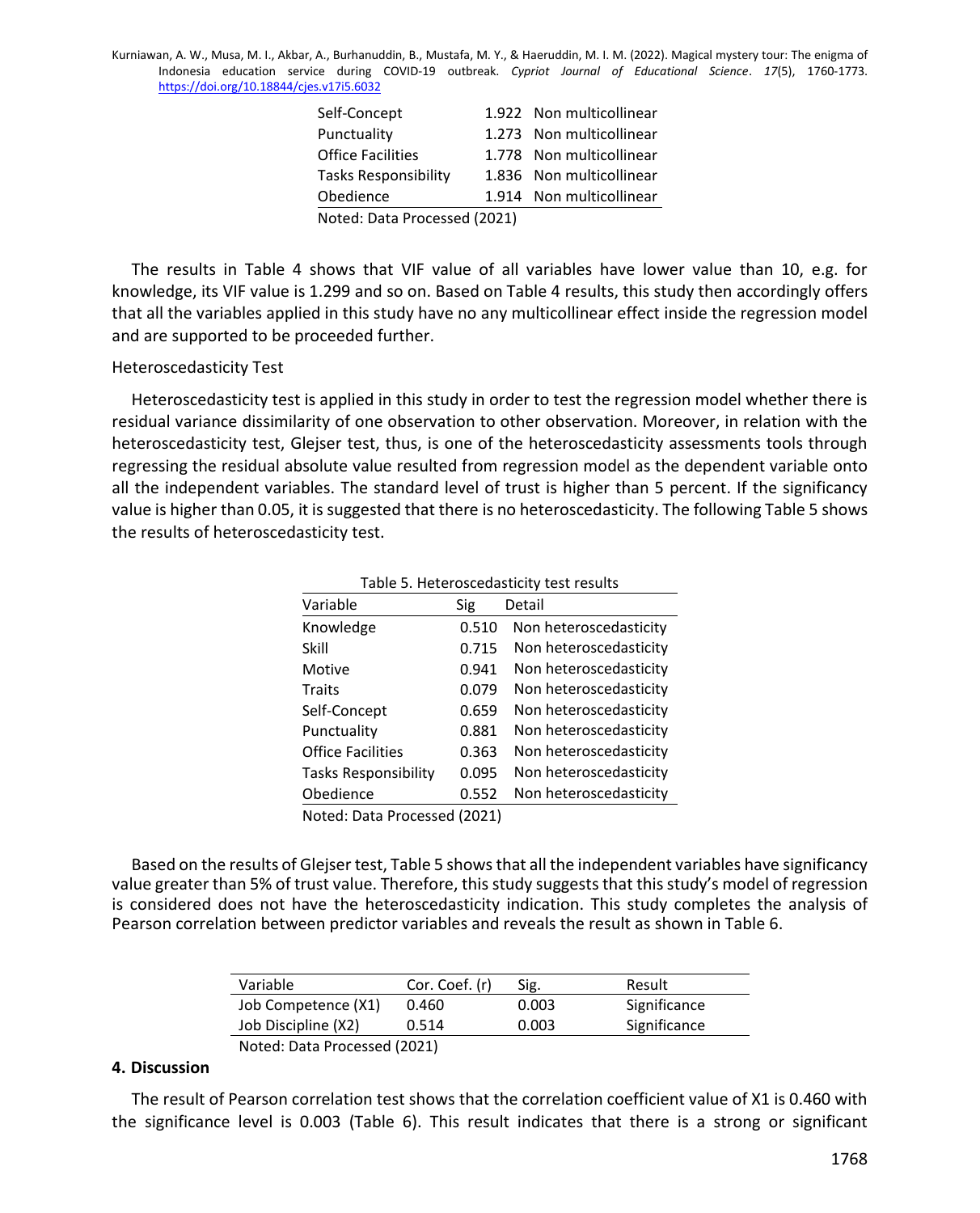relationship with a positive direction between X1 and Y. The higher level of competence owned by the lecturer, the more improvement on the lecturer performance. Moreover, the first hypothesis is supported by the test results of this study or H1, the first hypothesis, is accepted due to the result finds that there is a significant effect of competence on the performance of the lecturer. The result of this study is also supported by the prior research of Nur'aeni (2011) which describes that the competence affects the performance of the employee. In addition, the study of Payne (2005), Gatot (2014), and Guile and Griffiths (2001) also support the result of this study. To be more precise, the performance of lecturer is not only affected by the competence, but also is considered having a strategic role in increasing the quality of education.

Moreover, the result of Pearson correlation test shows that the correlation coefficient value of X2 is 0.514 with the significance level is 0.003 (Table 6). Based on such result, this study exposes there is a significant or solid and positive relationship between X2 and Y. The higher level of lecturer's job discipline, the better such lecturer performance occurred.

In line with the abovementioned result, H2 of this study is finally accepted. Additionally, the preceding study of Harlie (2010) as well as Haeruddin et al. (2021) support this study's result, particularly, in terms of the effect of job discipline on the employee performance. Harlie's study (2010) denotes that the job discipline plays a significant role in affecting the employee performance in a positive direction.

Following this study's results which have been explained in the previous section, there is a significant relationship and a positive direction between both job competence and discipline on the lecturer performance that is revealed within this study. The results which are found in this study are also parallel with Yuliandi's (2019) work which indicates that both job competence and discipline affect the job environment, especially job satisfaction of the employees both partially and simultaneously. Yuliandi (2019) then strongly recommends that the competence and discipline together with job satisfaction affect the employee's performance however with the minimum effect level.

Likewise, the study of Mangkunegara and Waris (2015) also implies that both employee's competence and discipline have strong effect on the employee's performance due to the responsibility, skill, knowledge, as well as obedience play important role in directing the employees achieve the goals that have been set before by the company. In respect with the work of Yuliandi (2019) as well as Mangkunegara and Waris (2015), this study unfortunately does suggest that there is lack of explanation regarding any unexpected general circumstances, such as the recent COVID-19 outbreak.

According the indication above, this study therefore strongly recommends to observe the effect of job competence and job discipline on job performance of the employees under such recent outbreak. In doing so, through the fulfilment phase of such lack of explanation that designed to enrich the body of knowledge, this study accordingly aims to hopefully deliver the novelty research outcomes into the literatures which are specifically providing in-depth analysis of competence and discipline's role towards job performance within the COVID-19 outbreak that occurred recently.

The results of this study demonstrate that the competence becoming one of critical factors for the lecturer particularly during the COVID-19 crisis happened recently (Kang, 2021; Siron et al., 2020; Hidayat and Wibawa, 2020; Jasmani and Paeno, 2019). This is due to, the COVID-19 crisis has changed the daily activity of lecturer in both the organization and the personal context, for instance, the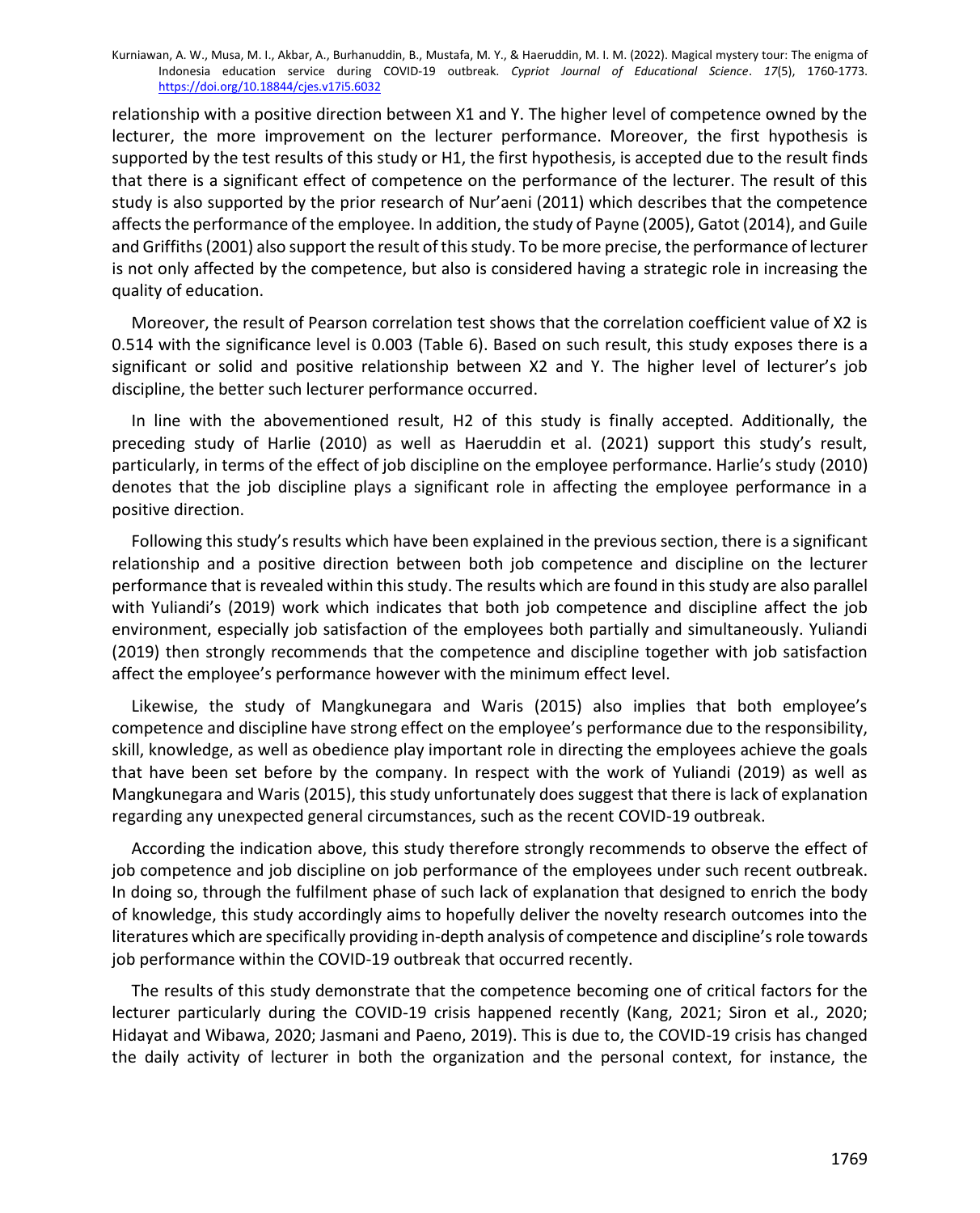knowledge and experience gained after contributing in online meeting and training and so on (Tenekeci and Uzunboylu, 2020).

Fortunately, the job discipline also increases and expands in several ways, for example, on the one hand, the punctuality in implementing the program preparation and/or guidelines for the students such as COVID-19 tests (Vaccine requirements, swab test, antigen detecting rapid diagnostic test etc.), over the online conference or meeting software (Uzunboylu and Ozdamli, 2011; Tenekeci and Uzunboylu, 2020). On the other hand, the discipline of the lecturer in organizing and managing the offline class for the student such as health standard procedure during COVID-19 i.e., preserving the safety distance, wearing a proper safety mask, etc. before starting the class.

#### **5. Conclusion**

Despite the health crisis caused by the Corona virus impacts many sectors around the world, including higher education service field, this study suggests that the lecturer indicates both job competence and discipline are still vital in every aspect of their performance in both online and offline way during the social distancing procedure. Based on the competence, the lecturer is able to complete the tasks and responsibilities on time effectively and efficiently. While the discipline, the lecturer is still well-organized and managed properly the regulation that has been set and/or re-set by the organization during the pandemic of COVID-19.

In more detail, the job discipline also provides a motivation for the lecturer in achieving the objectives asked by the organization and are also still in the track of the regulation and social norms applied inside the organization although the effect of COVID-19 pandemic still exists, otherwise the life of a lecturer remains a puzzling magical mystery tour. In spite of the contributions, however this research article acknowledges the limitations.

#### **6. Recommendations**

The current research was limited to the academic/lecturers in particular area. Hence, our study acknowledges that there is a difficulty in generalizing our findings, yet as our study here was merely required for the in-depth understanding in terms of the lecturers' perception in the performativity of such lecturers during the hard time of COVID-19. Next, the forthcoming research may discuss widely in terms of other obtainable categories and may take alike investigation into another city or cultural as well as social settings, as Indonesia is considered as a widely-spread island nation. Consequently, the upcoming efforts may put an emphasis on how the specific setting including another contributing factors such as learning atmospheres, received support, social capital, and facilities may or may not shape these academics' performance. Also, future research may benefit by employing a qualitative stance in order to explore and grasp the personal experience of the academic during the pandemic.

## **References**

- AbuAlRub, R. F. (2004). Job stress, job performance, and social support among hospital nurses. Journal of Nursing Scholarship, 36(1), 73-78[. https://doi.org/10.1111/j.1547-5069.2004.04016.x](https://doi.org/10.1111/j.1547-5069.2004.04016.x)
- Andersen, P. H., & Wagtmann, M. A. (2004). Ensuring validity in qualitative international business research. In Handbook og Qualitative Research Methods for International Business (pp. 464-485). Edward Elgar Publishing.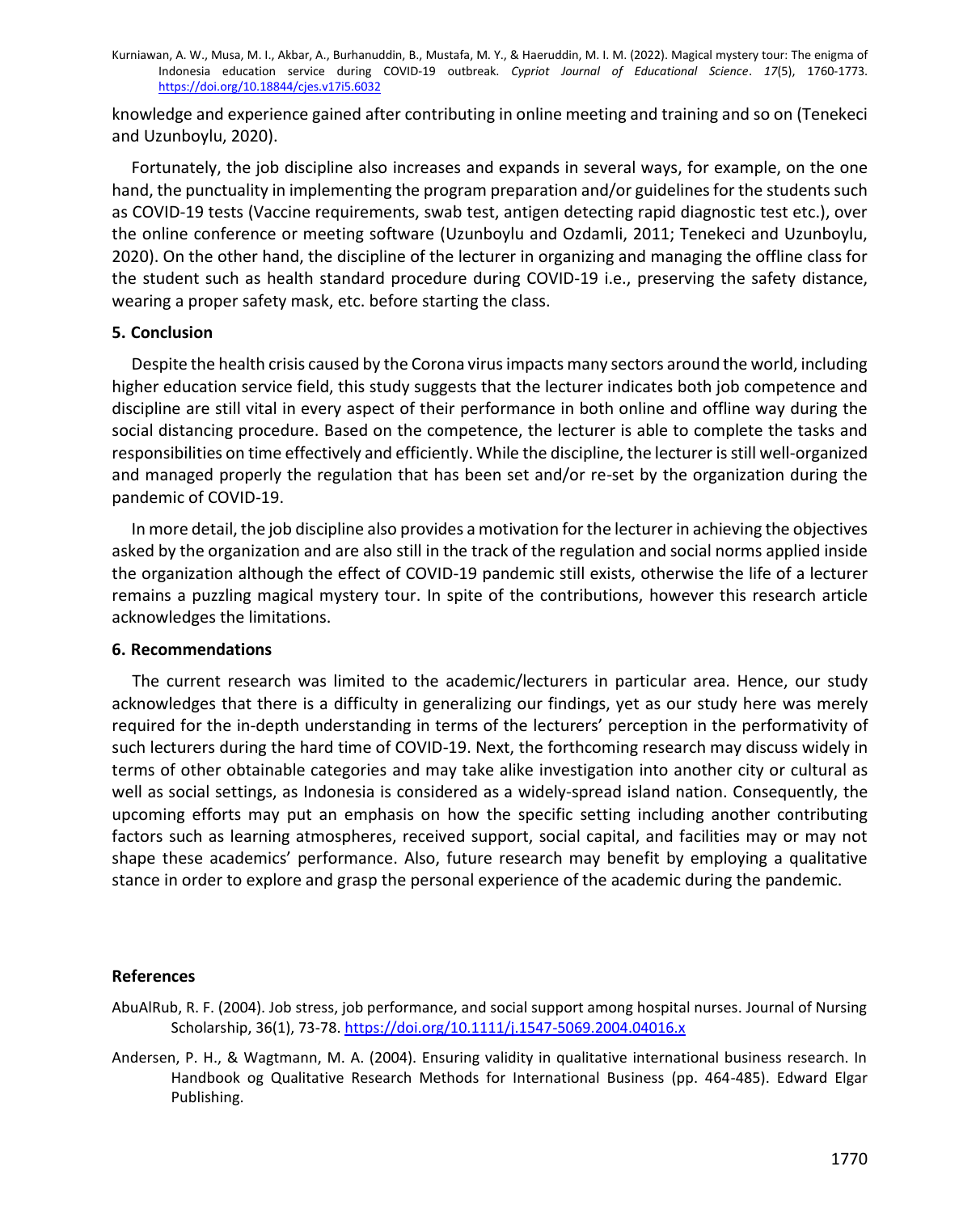- Kurniawan, A. W., Musa, M. I., Akbar, A., Burhanuddin, B., Mustafa, M. Y., & Haeruddin, M. I. M. (2022). Magical mystery tour: The enigma of Indonesia education service during COVID-19 outbreak. *Cypriot Journal of Educational Science*. *17*(5), 1760-1773. <https://doi.org/10.18844/cjes.v17i5.6032>
- [https://portal.findresearcher.sdu.dk/en/publications/ensuring-validity-in-qualitative-international-business](https://portal.findresearcher.sdu.dk/en/publications/ensuring-validity-in-qualitative-international-business-research)[research.](https://portal.findresearcher.sdu.dk/en/publications/ensuring-validity-in-qualitative-international-business-research)
- Bailey, M. (2019). Snowball sampling in business oral history: accessing and analyzing professional networks in the Australian property industry. Enterprise & Society, 20(1), 74-88.<https://doi.org/10.1017/eso.2018.110>
- Batubara, B. M. (2021). The Problems of the World of Education in the Middle of the Covid-19 Pandemic. Budapest International Research and Critics Institute (BIRCI-Journal): Humanities and Social Sciences, 4(1), 450-457. <https://doi.org/10.33258/birci.v4i1.1626>
- Becker, B. E., & Huselid, M. A. (2006). Strategic human resources management: where do we go from here? Journal of Management, 32(6), 898-925[. https://doi.org/10.1177%2F0149206306293668](https://doi.org/10.1177%2F0149206306293668)
- Beyer, J. M., & Trice, H. M. (1984). A field study of the use and perceived effects of discipline in controlling work performance. Academy of Management Journal, 27(4), 743-764. <https://journals.aom.org/doi/abs/10.5465/255876>
- Chan, L. L., & Idris, N. (2017). Validity and reliability of the instrument using exploratory factor analysis and Cronbach's alpha. International Journal of Academic Research in Business and Social Sciences, 7(10), 400- 410.<https://ideas.repec.org/a/hur/ijarbs/v7y2017i10p400-410.html>
- De Beer, A. (2011). Employment conditions in the South African tourism industry: an analysis of tourist guides (Doctoral dissertation).
- De Kok, J., & Uhlaner, L. M. (2001). Organization context and human resource management in the small firm. Small Business Economics, 17(4), 273-291.

<https://link.springer.com/article/10.1023/a:1012238224409>

- Gatot, G. (2014). [Pengaruh Kompetensi, Disiplin Kerja, Pendidikan dan Pelatihan, Pola Karir terhadap Kinerja Pegawai Kantor Pertanahan Kabupaten Gunungkidul; The Role of Competence, Work Discipline, Education and Training, Career Patterns on the Performance Employees of Land Administration Office in Gunungkidul Regency]. Unpublished Thesis, Yogyakarta: UPN Veteran. <http://eprint.stieww.ac.id/id/eprint/660>
- Guile, D., & Griffiths, T. (2001). Learning through work experience. Journal of Education and Work, 14(1), 113-131. <https://doi.org/10.1080/13639080020028738>
- Haeruddin, M. I. M., & Natsir, U. D. (2016). The Cat's in the Cradle: 5 Personality Types' influence on Work-Family Conflict of Nurses. Economics & Sociology, 9(3), 99. DOI: 10.14254/2071-789X.2016/9-3/9
- Haeruddin, M.I.M., Asri, A., Firdaus, F., Mustafa, M. Y., Abraham, F. P. A. P., & Haeruddin, M. I. W. (2021). Runnin' with the Devil: A Study on Athletes' Compensation and Turnover Intention. Annals of Applied Sport Science, 10(1). 1-8.<http://dx.doi.org/10.52547/aassjournal.992>
- Harlie, M. (2010). [Pengaruh Disiplin Kerja, Motivasi, dan Pengembangan Karier terhadap Kinerja Pegawai Negeri Sipil pada Pemerintah Kabupaten Tabalong di Tanjung Kalimantan Selatan; The effect of job discipline, motivation, and career development on the job performance of civil servants of Tabalong regency in South Tanjung Kalimantan]. Jurnal Manajemen dan Akuntansi, 11(2). <https://jurnaljam.ub.ac.id/index.php/jam/article/view/473/511>
- Hidayat, D., & Wibawa, D. (2020). Crisis management and communication experience in education during the covid–19 pandemic in indonesia. Jurnal Komunikasi: Malaysian Journal of Communication, 36(3). <http://journalarticle.ukm.my/16082/1/39901-137208-1-PB.pdf>
- Jasmani, J., & Paeno, P. (2019). The Effect of Leadership and Competence on Lecturer Performance and Its Implications on Student Learning Motivation at Pamulang University. International Journal of Advances in Social and Economics, 1(4).<https://doi.org/10.33122/ijase.v1i4.147>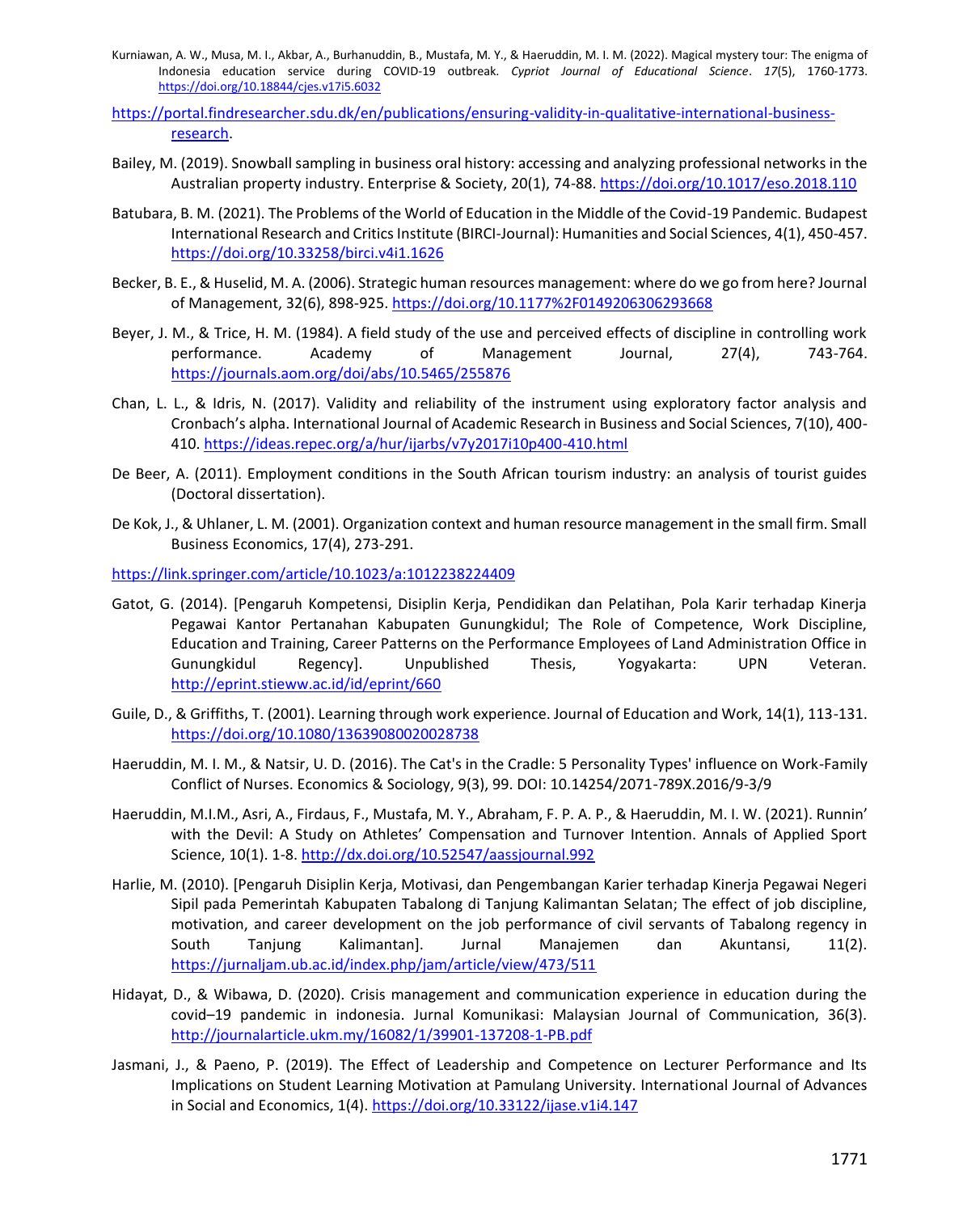- Kurniawan, A. W., Musa, M. I., Akbar, A., Burhanuddin, B., Mustafa, M. Y., & Haeruddin, M. I. M. (2022). Magical mystery tour: The enigma of Indonesia education service during COVID-19 outbreak. *Cypriot Journal of Educational Science*. *17*(5), 1760-1773. <https://doi.org/10.18844/cjes.v17i5.6032>
- Kang, B. (2021). How the COVID-19 pandemic is reshaping the education service. The Future of Service Post-COVID-19 Pandemic, 1 (15).
- [https://library.oapen.org/bitstream/handle/20.500.12657/46838/2021\\_Book\\_TheFutureOfServicePost-COVID-](https://library.oapen.org/bitstream/handle/20.500.12657/46838/2021_Book_TheFutureOfServicePost-COVID-1.pdf?sequence=1#page=26)[1.pdf?sequence=1#page=26](https://library.oapen.org/bitstream/handle/20.500.12657/46838/2021_Book_TheFutureOfServicePost-COVID-1.pdf?sequence=1#page=26)
- Kurniawan, A. W. (2012). [Pengaruh Kepemimpinan dan Pengembangan SDM Terhadap Kepuasan Kerja, Motivasi kerja, Kinerja Karyawan Bank Sulselbar; The role of leadership and HRM development on job satisfaction]. Jurnal Ekonomi dan Keuangan, 6(4).

<https://doi.org/10.24034/j25485024.y2012.v16.i4.119>

- Mangkunegara, A. P., & Waris, A. (2015). Effect of training, competence and discipline on employee performance in company (case study in PT. Asuransi Bangun Askrida). Procedia-Social and Behavioral Sciences, 211, 1240-1251[. https://doi.org/10.1016/j.sbspro.2015.11.165](https://doi.org/10.1016/j.sbspro.2015.11.165)
- Musa, M. I., Haeruddin, M. I. M., Haeruddin, M. I. W., & Burhan, M. I. (2020). Analysis of segmentation, targeting, and positioning in the hospitality sector: The case of Paputo Beach Café. African Journal of Hospitality, Tourism and Leisure, 8(4), 1–20. [https://www.ajhtl.com/uploads/7/1/6/3/7163688/article\\_6\\_vol\\_8\\_4\\_\\_2019\\_indonesia.pdf](https://www.ajhtl.com/uploads/7/1/6/3/7163688/article_6_vol_8_4__2019_indonesia.pdf)
- Mustafa, F., & Mustafa, R. (2018a). Crossing Organizational Boundary's Effect on Paradigmatic Shift and the Implication to Marketing Strategy of an Organization. Hasanuddin Economics and Business Review, 1(3), 184-194.<http://dx.doi.org/10.26487/hebr.v1i3.1294>
- Mustafa, M. Y., Mustafa, F., Mustafa, R., & Mustafa R. (2018b). Japanese Enterprises Role on SMEs Development in Indonesia: Inside Tobiko Export and Import. Hasanuddin Economics and Business Review, 2(2), 83-95. <http://dx.doi.org/10.26487/hebr.v2i2.1352>
- Natsir, U. D., Tangkeallo, D. I., & Tangdialla, R. (2020). Effect of principal's leadership on teacher performance in junior high school: A case of Indonesia. International Journal of Scientific and Technology Research, 9(2), 4196-4203. [https://ijstr.org/final-print/feb2020/Effect-Of-Principals-Leadership-On-Teacher-](https://ijstr.org/final-print/feb2020/Effect-Of-Principals-Leadership-On-Teacher-Performance-In-Junior-High-School-A-Case-Of-Indonesia.pdf)[Performance-In-Junior-High-School-A-Case-Of-Indonesia.pdf](https://ijstr.org/final-print/feb2020/Effect-Of-Principals-Leadership-On-Teacher-Performance-In-Junior-High-School-A-Case-Of-Indonesia.pdf)
- Natsir, U. D., Dipoatmodjo, T. S. P., Arjang, A., Hidayat, M., & Mustafa, M. Y. (2021). Eight Days a Week: Eustress and Distress among the Athletes. International Journal of Human Movement and Sports Sciences, 9(5), 912 - 920.<https://doi.org/10.13189/saj.2021.090512>
- Netemeyer, R. G., Maxham III, J. G., & Pullig, C. (2005). Conflicts in the work–family interface: Links to job stress, customer service employee performance, and customer purchase intent. Journal of Marketing, 69(2), 130-143.<https://doi.org/10.1509%2Fjmkg.69.2.130.60758>
- Niswaty, R., Didin, D. (2020). Work Discipline and Compe tency of The Democracy Volunteer of Makassar City in General Election 2019. In International Conference on Science and Advanced Technology (ICSAT). <https://ojs.unm.ac.id/icsat/article/view/17608>
- Nur'aeni, N. (2011). [Pengaruh Motivasi, Kompetensi dan Komitmen terhadap Kinerja Dosen Perguruan Tinggi Swasta di Kopertis Wilayah II Palembang; The effect of motivation, competency and commitment on the performance of private university lecturers at the second region of private higher education coordinator of Palembang]. Jurnal Manajemen dan Bisnis, 1(2), 101-129. <http://jurnal.ubl.ac.id/index.php/jmb/article/viewFile/39/36>